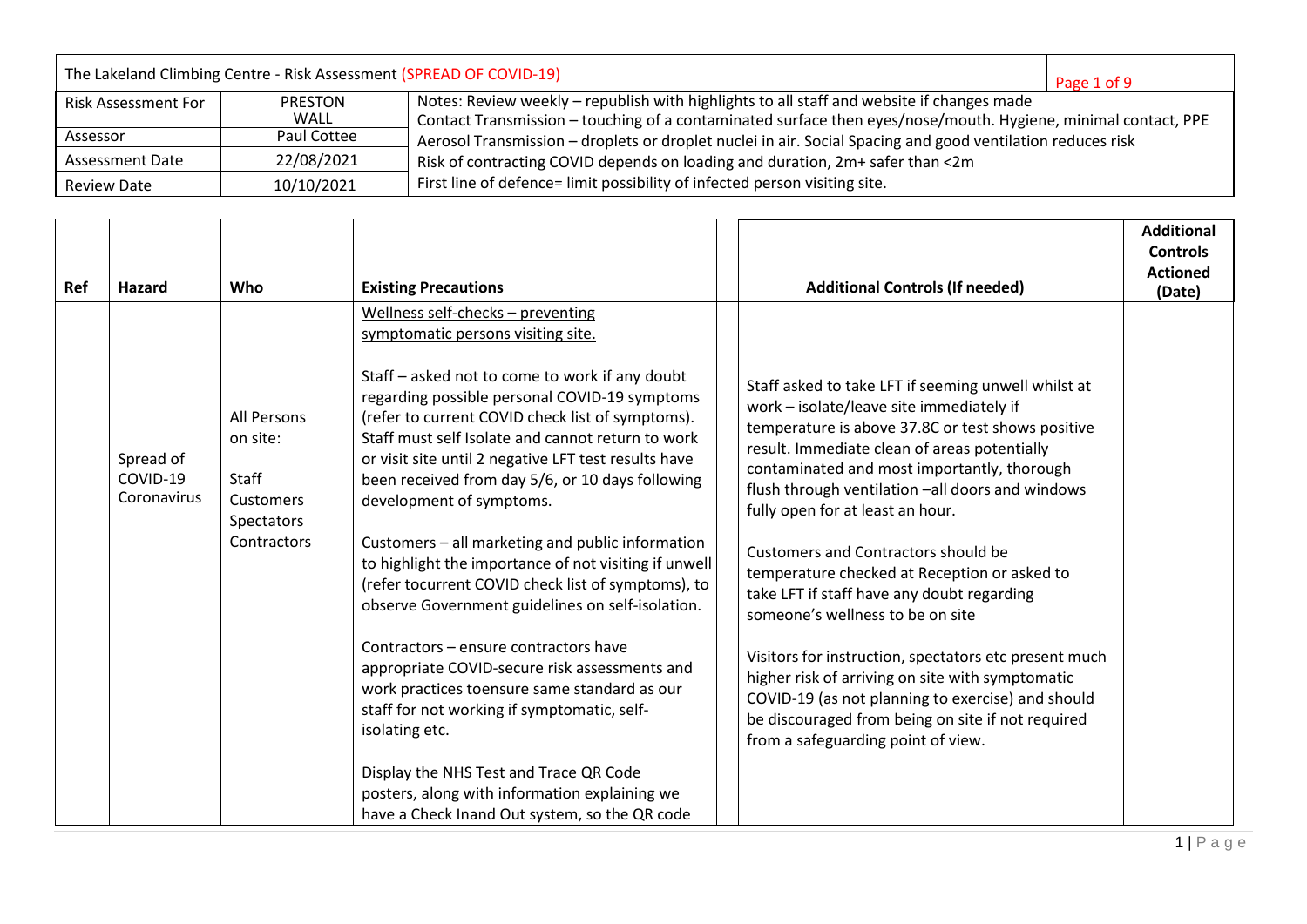|  | is in addition to this. |  |
|--|-------------------------|--|
|  |                         |  |
|  |                         |  |
|  |                         |  |
|  |                         |  |
|  |                         |  |
|  |                         |  |
|  |                         |  |
|  |                         |  |
|  |                         |  |
|  |                         |  |
|  |                         |  |
|  |                         |  |
|  |                         |  |
|  |                         |  |
|  |                         |  |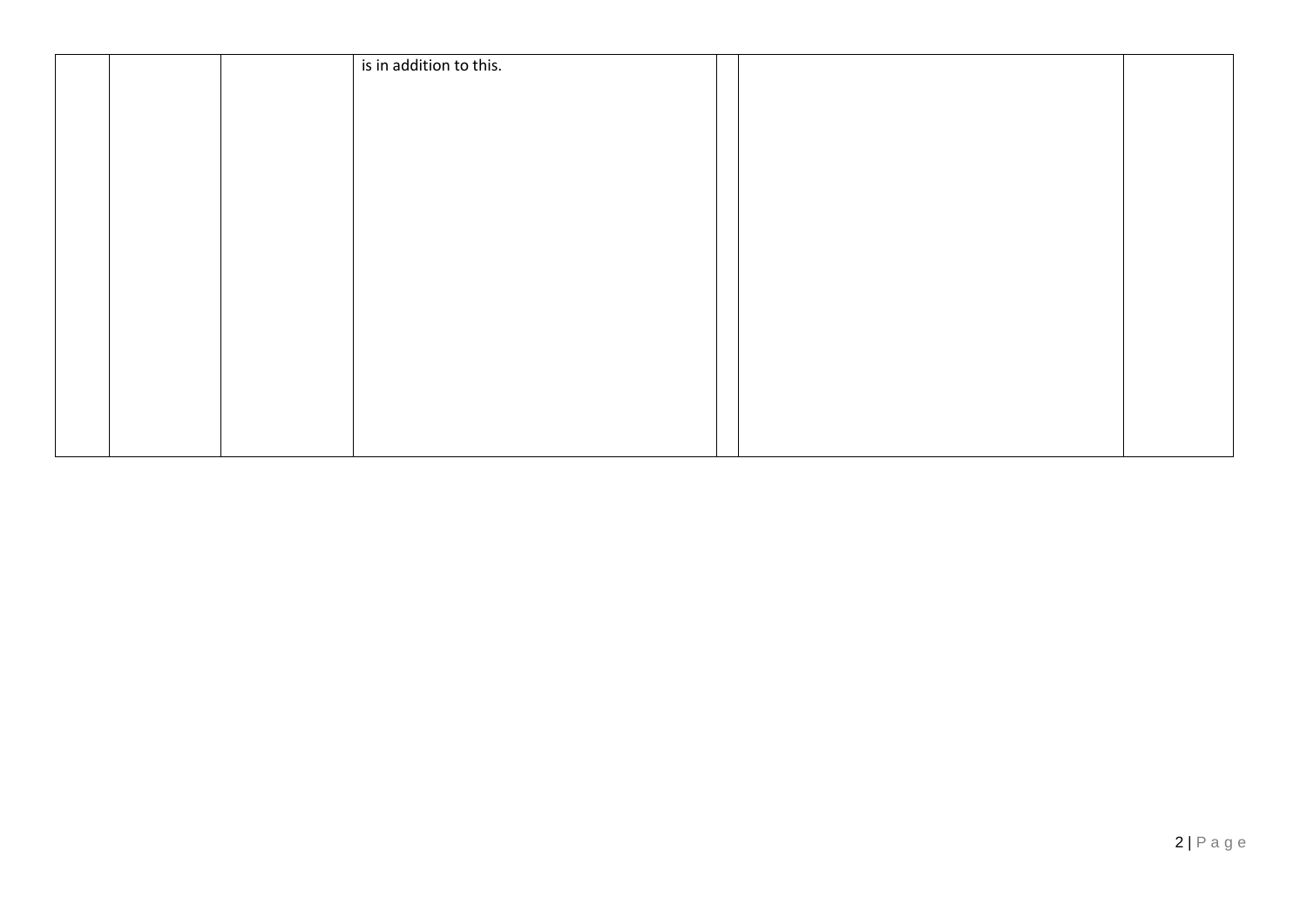|                         | All Persons               | Reduce vulnerability to Covid<br>Staff - encouraged and supported to take<br>Covid vaccination and booster opportunity<br>when offered.                                                                                       | Record staff vaccination status to further<br>support themessage                                                                                                                                              |  |
|-------------------------|---------------------------|-------------------------------------------------------------------------------------------------------------------------------------------------------------------------------------------------------------------------------|---------------------------------------------------------------------------------------------------------------------------------------------------------------------------------------------------------------|--|
| Spread of               | on site:                  | Others - positive messages promoted on<br>website and in social media about vaccination                                                                                                                                       |                                                                                                                                                                                                               |  |
| COVID-19<br>Coronavirus | <b>Staff</b><br>Customers | benefits.                                                                                                                                                                                                                     |                                                                                                                                                                                                               |  |
|                         | Spectators<br>Contractors | Reduce risk of asymptomatic staff visitingsite.                                                                                                                                                                               | Full time staff to be given training and asked to<br>complete 3 tests a week. Low hours staff asked to                                                                                                        |  |
|                         |                           | Lateral Flow Tests for all staff. Report all results<br>via NHS site and contact line manager or Centre<br>Manager immediately if positive test.                                                                              | complete 2 tests a week. Positive test means staff<br>cannot return without a negative test. 2 negative<br>LFT test results have been received from day 5/6,<br>or 10 days following development of symptoms. |  |
|                         |                           | If close contact with infected person, self-isolate<br>as per Government rules.                                                                                                                                               |                                                                                                                                                                                                               |  |
|                         |                           | Double vaccinated (after 2 weeks) and under-18<br>staff can continue to work but must socially<br>distance from colleagues and customers as<br>much as possible, plus daily LFT and an<br>additional PCR at appropriate time. | Draw up rules for exempt self-isolators for<br>expected behaviour on site/working from<br>home opportunities                                                                                                  |  |
|                         |                           | Phone line manager or Centre Manager<br>immediately to discuss risk if in any doubt.                                                                                                                                          |                                                                                                                                                                                                               |  |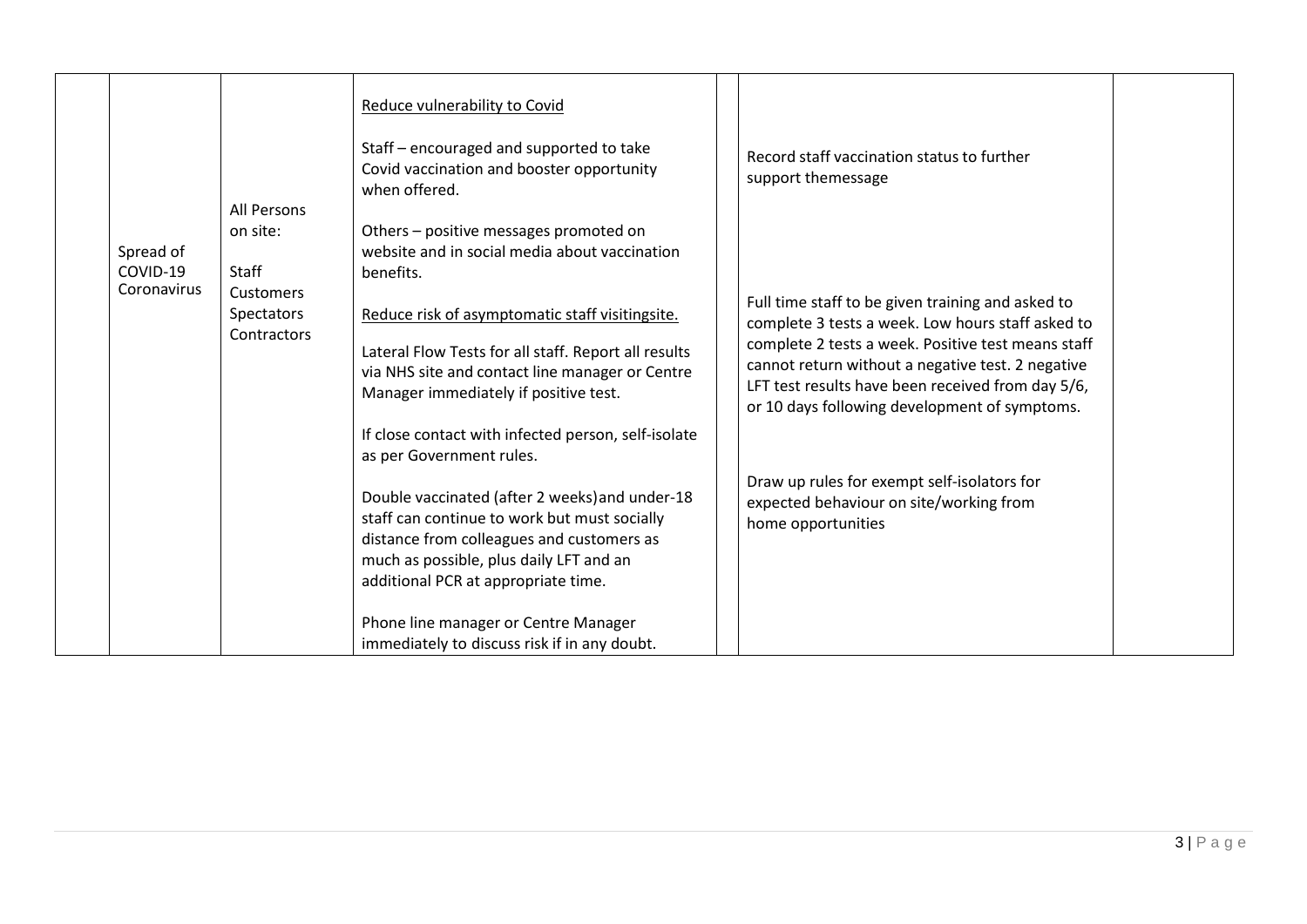|                                                                            |                                                                                   | The following sections on Hand Hygiene and<br>Cleaning have been down-graded since 2020 as it<br>has been recognised thatfomite (contact)<br>transmission is much lower risk than originally<br>thought.<br>We will continue to operate with higher levels of<br>hygiene on site, but not carry outsuch regular<br>wipe downs and will slowly phase out some of<br>the sanitation stations around the Centre                                                                                                                  | To review:<br>Periodicity of wipe-downs<br>Location and number of sanitising<br>stations<br>Number and distribution of signage for Hand<br>hygiene and Social spacing                                                                                                                                                                                                                                                                                                                                                                                                      |  |
|----------------------------------------------------------------------------|-----------------------------------------------------------------------------------|-------------------------------------------------------------------------------------------------------------------------------------------------------------------------------------------------------------------------------------------------------------------------------------------------------------------------------------------------------------------------------------------------------------------------------------------------------------------------------------------------------------------------------|----------------------------------------------------------------------------------------------------------------------------------------------------------------------------------------------------------------------------------------------------------------------------------------------------------------------------------------------------------------------------------------------------------------------------------------------------------------------------------------------------------------------------------------------------------------------------|--|
| Spread of<br>COVID <sub>19</sub><br>Coronavirus<br>Contact<br>transmission | All Persons<br>on site:<br><b>Staff</b><br>Customers<br>Spectators<br>Contractors | Hand Hygiene<br>Sanitisers in all areas where hand washing not<br>available i.e. at ENTRANCE/EXIT, in every<br>climbing room, meeting room and office, at or<br>near entrance toroom.<br>Staff encouraged to protect skin by applying<br>emollientcream and report problems with skin<br>allergies etc.<br>Disposable gloves available at Reception, in first<br>aid kits and with cleaning equipment, but good<br>handhygiene is preferable unless gloves needed<br>to protecthands from chemicals or other<br>contaminants. | Employees encouraged and reminded to wash<br>hands for 20 seconds with water and soap and the<br>importance of proper drying with disposable<br>towels.<br>Regular refill checks on all sanitiser dispensers.<br>Also reminded to catch coughs and sneezes in<br>tissues-Follow Catch it, Bin it, Kill it and to avoid<br>touching face, eyes, nose or mouth with unclean<br>hands. Tissues will bemade available throughout<br>the workplace.<br>Posters in every climbing room reminding customers<br>to usethe sanitiser between climbs and to wash<br>hands regularly. |  |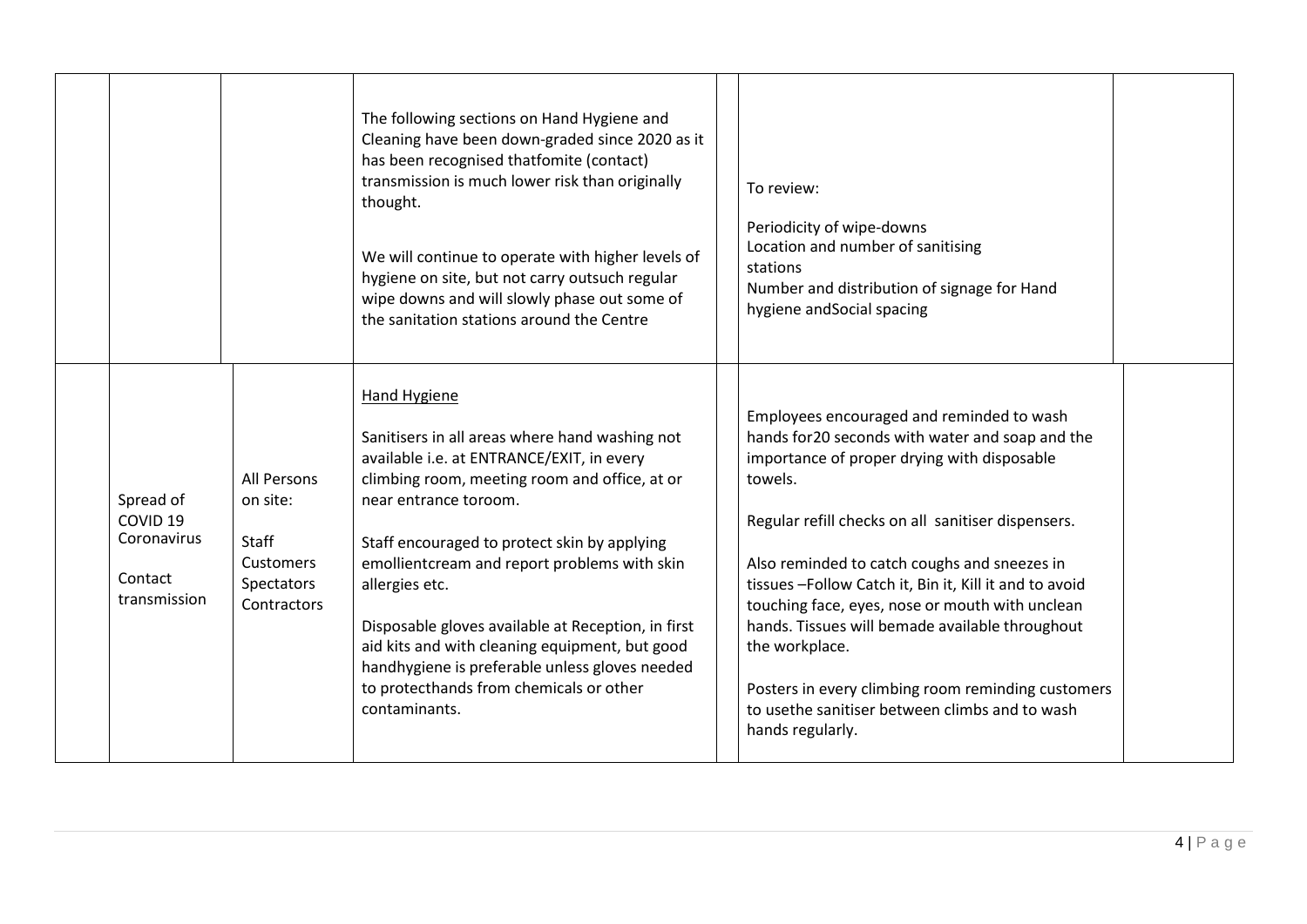| Contact<br>Transmission | All Persons<br>on site:<br><b>Staff</b><br>Customers<br>Spectators<br><b>Contractors</b> | Cleaning<br>Regularly cleaning and disinfecting objects and<br>surfaces that are touched frequently,<br>particularly high use areas - door handles and<br>push panels, handrails, counters, pdq machine.<br>Use of appropriate cleaning product and<br>methods. Staff encouraged to clean work area<br>including desk surface, keyboards, computer<br>mouse, telephones, pdgmachine thoroughly at<br>shift change. | Schedule of cleaning should be recorded on<br>prominently displayed clip board at reception -<br>floorwalking frequencyshould be greater than<br>'wipe and clean' duty for the publicareas.<br>Trigger sprays and blue roll must be provided in any<br>areaswhere regular wiping of equipment is required<br>- reception area, shop area, office with bins for<br>disposing of tissues and blue roll. Customers<br>encouraged to wipe own tables etc and supplies<br>should be available for public to use. |  |
|-------------------------|------------------------------------------------------------------------------------------|--------------------------------------------------------------------------------------------------------------------------------------------------------------------------------------------------------------------------------------------------------------------------------------------------------------------------------------------------------------------------------------------------------------------|-------------------------------------------------------------------------------------------------------------------------------------------------------------------------------------------------------------------------------------------------------------------------------------------------------------------------------------------------------------------------------------------------------------------------------------------------------------------------------------------------------------|--|
|                         |                                                                                          | Reduce cleaning need by minimising cross over<br>and contact points.                                                                                                                                                                                                                                                                                                                                               |                                                                                                                                                                                                                                                                                                                                                                                                                                                                                                             |  |
|                         |                                                                                          | Staff assigned workstation for shift.                                                                                                                                                                                                                                                                                                                                                                              |                                                                                                                                                                                                                                                                                                                                                                                                                                                                                                             |  |
|                         |                                                                                          | Doors wedged if not firedoors.                                                                                                                                                                                                                                                                                                                                                                                     |                                                                                                                                                                                                                                                                                                                                                                                                                                                                                                             |  |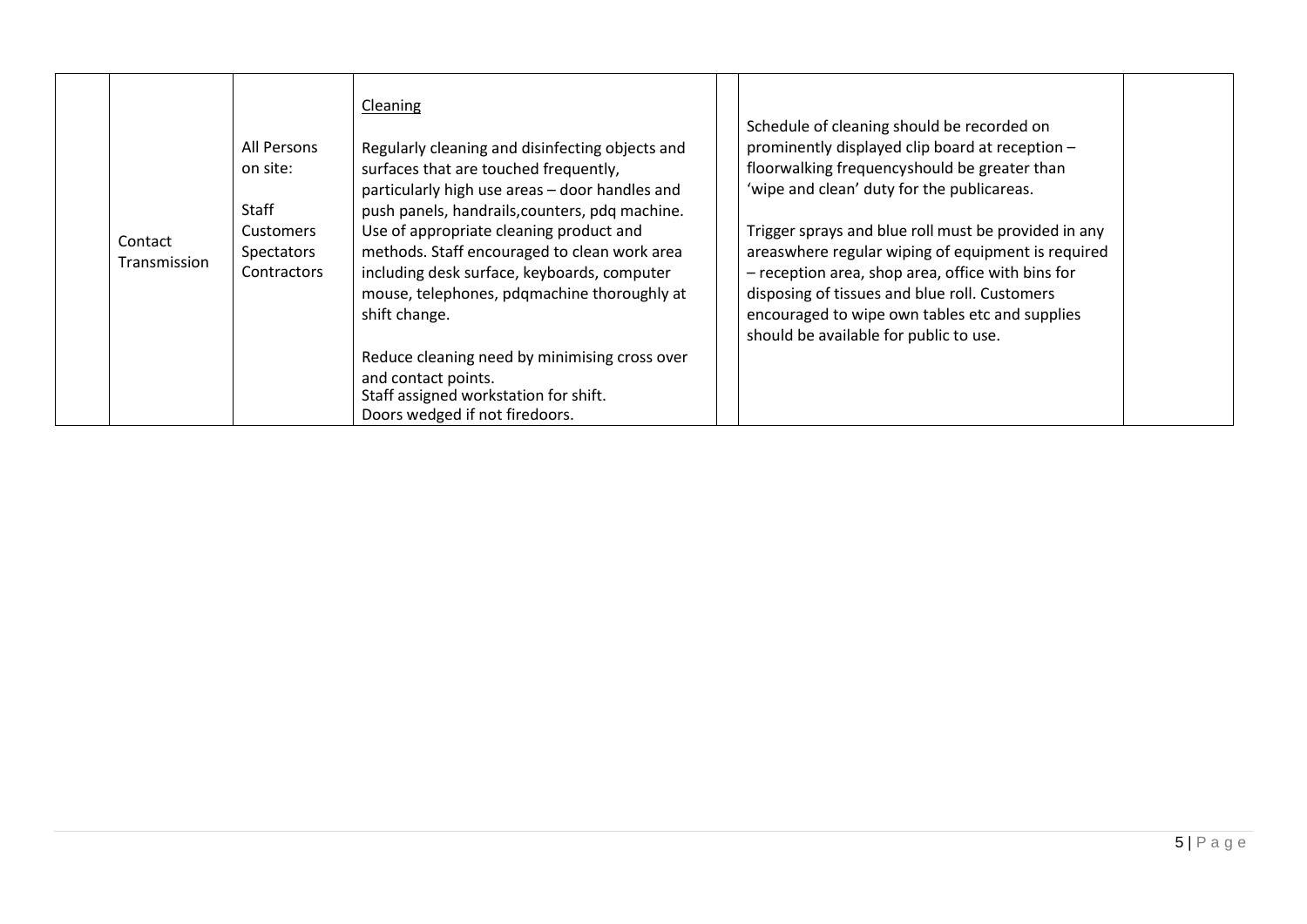|  | Staff<br>Customers                                                         | <b>Cleaning Hire Equipment</b><br>Harnesses - no action.<br>Shoes – Put into the Klenz machine for at<br>least 20mins<br>Hardware - sprayed and wiped                                                                                                                                                                                                                                               | Top ropes used at customers risk - climbing area<br>hand hygiene important.                                                                                                                                                                          |  |
|--|----------------------------------------------------------------------------|-----------------------------------------------------------------------------------------------------------------------------------------------------------------------------------------------------------------------------------------------------------------------------------------------------------------------------------------------------------------------------------------------------|------------------------------------------------------------------------------------------------------------------------------------------------------------------------------------------------------------------------------------------------------|--|
|  | All Persons<br>on site:<br>Staff<br>Customers<br>Spectators<br>Contractors | Cleaning following confirmed COVID<br>contamination<br>RGP check in system allows precise check of time<br>of visit for track and trace if required. Customers<br>warned that their registration data may be used<br>for NHS Track and Trace (addition to Terms and<br>Conditions) Centre Manager informed<br>immediately of any Track and Tracerequests -<br>prepare and deliver required records. | CHECK AND FOLLOW LATEST gov.uk advice                                                                                                                                                                                                                |  |
|  |                                                                            | Full usual Centre wipe down - wiping down all<br>contactpoints using usual cleaning products.<br>Staff to wear gloves, mask, disposable overalls.<br>Overalls and disposable PPE to be double<br>bagged and quarantined48 hours before<br>disposal in bins.<br>VENTILATE climbing areas thoroughly for 1 hour<br>fromtime of visit of infected person.                                              | Research of COVID longevity on holds and lack of risk<br>fromfomite (surface) transmission makes centre<br>closure unnecessary. Ventilation is critical however.<br>Consider asking customers and staff to vacate<br>building whilst area is 'aired' |  |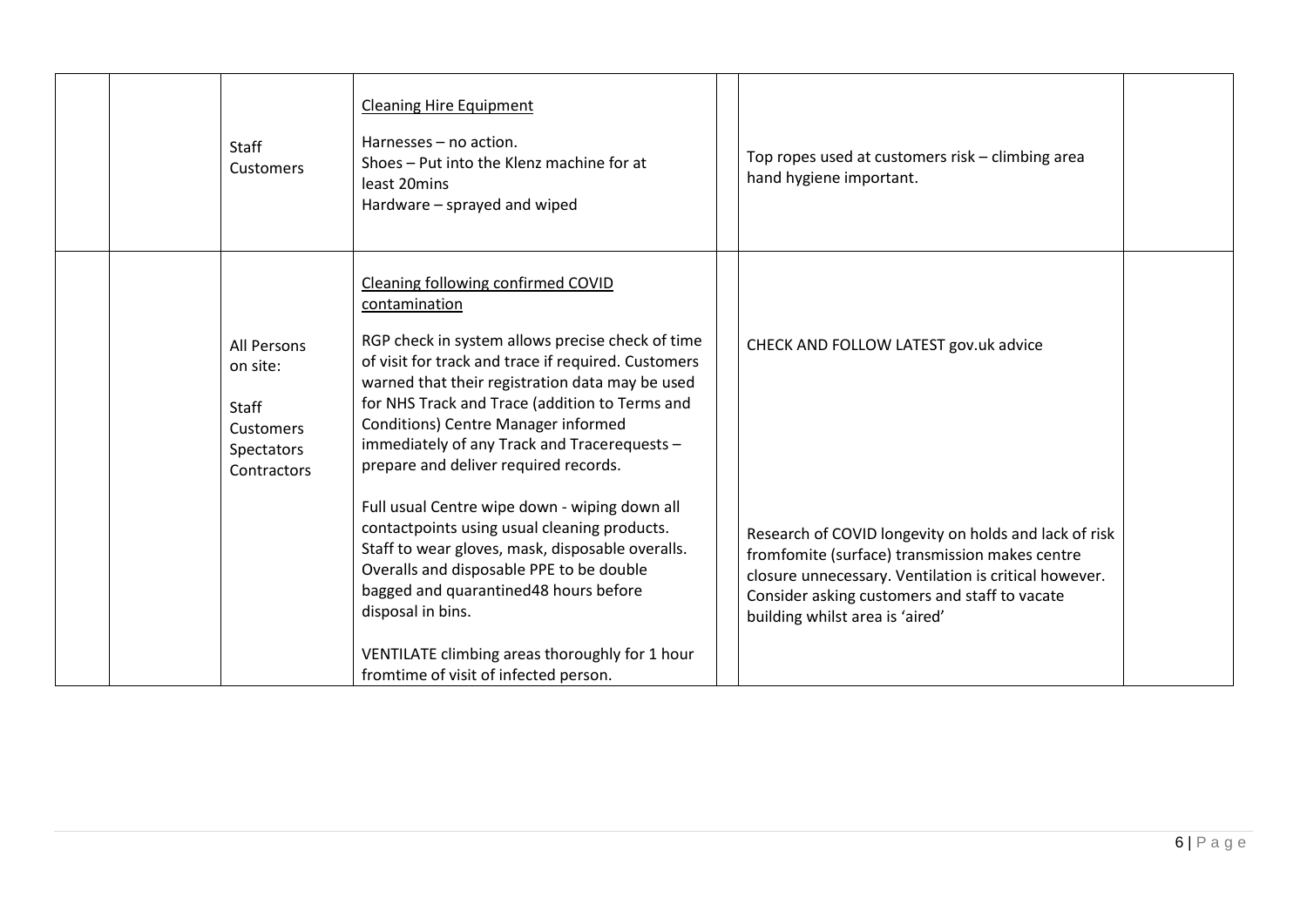|                          |                                         | Social Distancing - Customers                                                                                                                                                                                                                                                                                                |                                                                                                                                                                                                                                 |  |
|--------------------------|-----------------------------------------|------------------------------------------------------------------------------------------------------------------------------------------------------------------------------------------------------------------------------------------------------------------------------------------------------------------------------|---------------------------------------------------------------------------------------------------------------------------------------------------------------------------------------------------------------------------------|--|
|                          |                                         | Reducing the number of persons in any work<br>area andin any public area to reduce<br>transmission risks due to crowding in popular<br>areas                                                                                                                                                                                 | Warn customers of maximum numbers and time<br>limit on visits. Monitor use of booking system. All<br>customers musthave photos on record so they can<br>be located if needed.                                                   |  |
| Airborne<br>transmission | <b>Staff</b><br>Customers<br>Spectators | Customer numbers limited to the maximum<br>capacity ascalculated by following PHE<br>guidance (1 person per 9m2) - not mandatory<br>but still advisable.<br>Maintain check-out system on ePOS linked to<br>websiteto allow clear control of numbers on<br>site.                                                              | Queueing system for entry - signage at Entrance,<br>pinch points hatched out with tape to discourage<br>crowding andqueuing without spacing. Sanitiser on<br>both sides of entrance for exit/entry system to stay<br>separated. |  |
|                          |                                         | Each climbing room has capacity calculated as<br>perguidance to allow social spacing. Number<br>limit is displayed clearly at entrance to room.<br>Customers self-manage limits. Staff to<br>encourage butnot enforce. Numbers reviewed<br>upwards to reflect customer confidence and<br>reduced risk to vaccinated persons. |                                                                                                                                                                                                                                 |  |
| Airborne<br>transmission | <b>Staff</b>                            | Social Distancing - Staff<br>Use of telephone and video meeting by<br>managers/staff to reduce need for face-to-face<br>meetings.<br>Home working considered for managers when<br>appropriate - but where managers can work<br>alone in office on site this should be done to<br>provide back up todesk staff.               |                                                                                                                                                                                                                                 |  |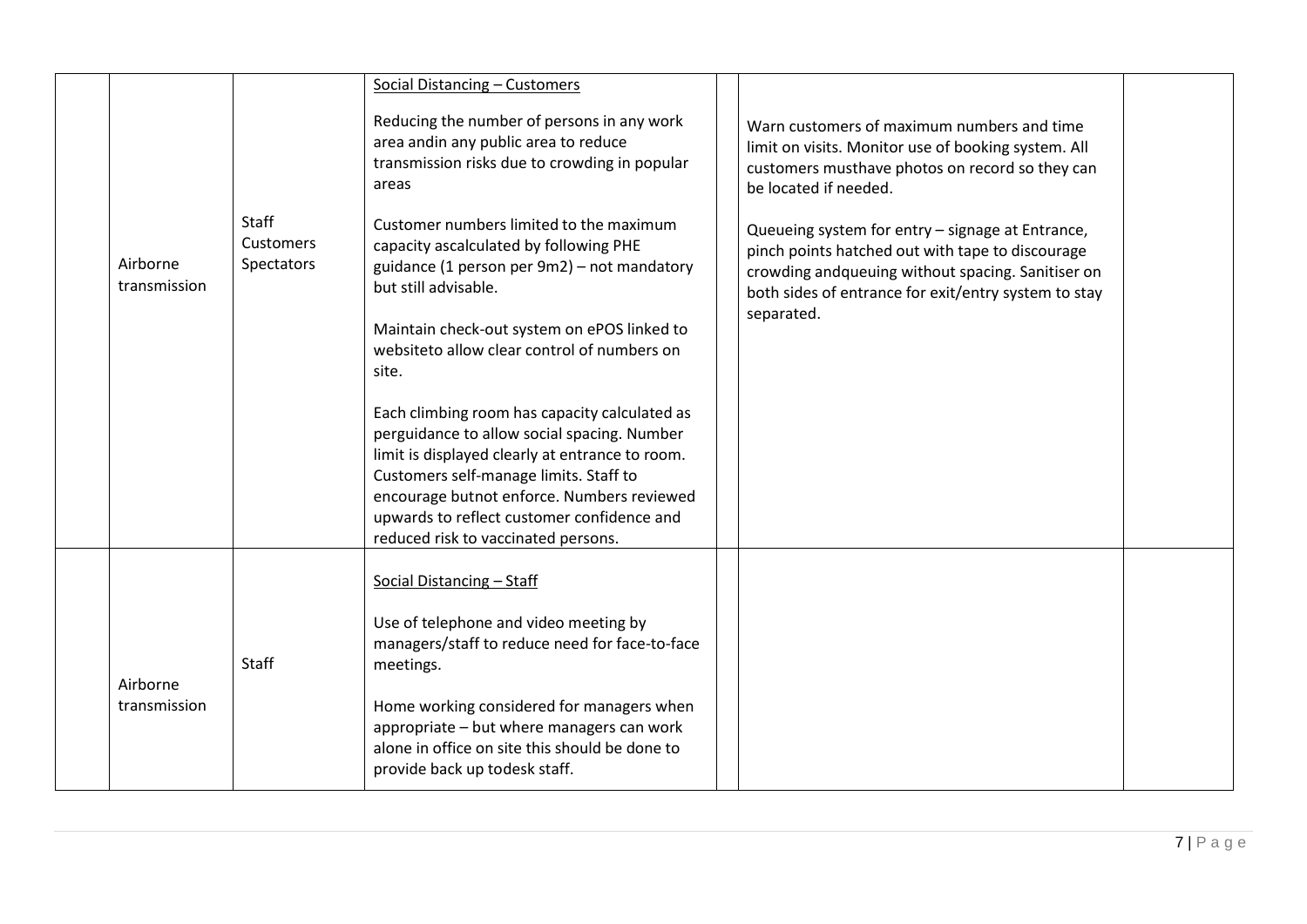|                         |              | <b>RPE and Screens</b>                                                                                                                                        |                                                                                                                                                                                  |
|-------------------------|--------------|---------------------------------------------------------------------------------------------------------------------------------------------------------------|----------------------------------------------------------------------------------------------------------------------------------------------------------------------------------|
|                         |              | Use of sneeze guard screens at all service points.                                                                                                            | Social media & posters that request customers<br>wear facecoverings in circulation areas                                                                                         |
|                         | <b>Staff</b> | Customers asked to use masks/face coverings in<br>non-climbing areas. In particular we will ask<br>customers to wear masks in the Reception and<br>Shop area. | Face coverings available to purchase at<br>Reception - disposable mask, with a mountain<br>rescue donation.                                                                      |
| Airborne and            |              | Customers are encouraged to continue using<br>their masks in the climbing areas, but this<br>will not be enforced by staff.                                   | Traffic light system for Staff use of face coverings:<br>Green= single working. Face covering needed when<br>in public areas. (IE not in office or behind reception<br>screens.) |
| contact<br>transmission |              | Staff wear masks, except when working alone or<br>in pairs in Offices or route setting.                                                                       | Amber = double working, customer level on site<br>>20<40 Staff must wear face covering when leaving<br>reception/ office as per Green. If teammate                               |
|                         |              | Appropriate PPE for close interactions - masks,<br>gloves and goggles available at all first aid points<br>and in rescue bag.                                 | requests, both staff mustwear face covering even<br>in office or reception. Good ventilation must be in<br>place if masks not worn in office/behind reception<br>screens.        |
|                         |              | Staff reminded of importance of good hand<br>hygienewhen using masks                                                                                          | Red = >3 staff on shift accessing Reception area,<br>Staffmust wear face covering both behind the<br>reception screens/ office and in public areas.                              |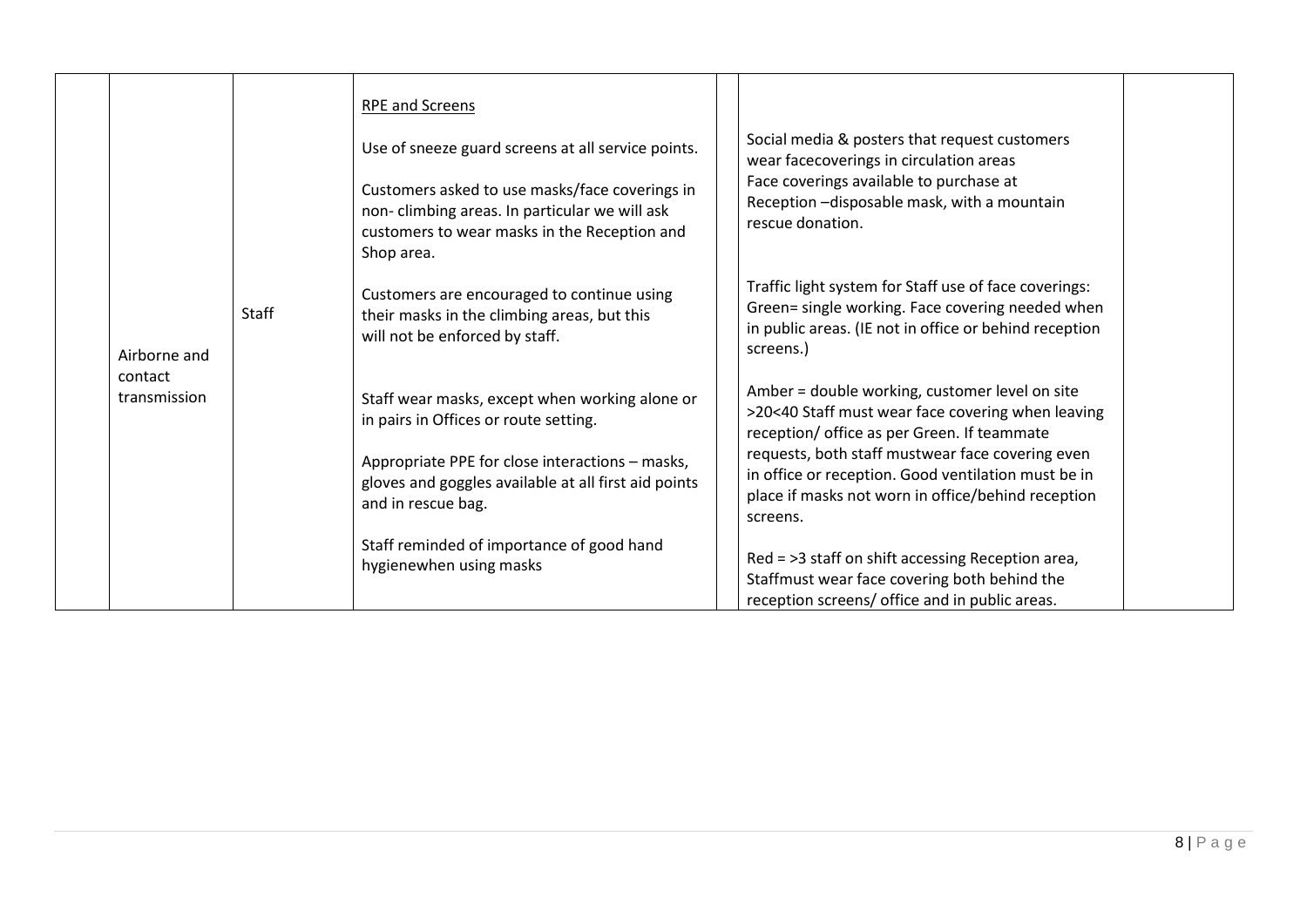| Airborne<br>transmission | <b>All Persons</b><br>on site:<br>Staff<br><b>Customers</b><br>Spectators<br>Contractors | Ventilation<br>Manage air flow and increase ventilation in all<br>areas. Use CO2 meter on busy days to assess need<br>for open windows and fans on. CO2 readings of<br>over 800ppm indicate the need to increase<br>ventilation.<br>Open windows & Doors<br>Opening external doors where no risk of casual<br>unintended entry to hazardous climbing area or<br>staffonly access area<br>Security to be considered during open hours and<br>shutdown procedure must ensure fans switched<br>off and windows checked for security. | CO2 monitoring during busy times and ventilation to<br>be increased accordingly.<br>Open up includes opening all ventilation points,<br>opening doors etc.<br>Clean/maintain all fan/extract systems.<br>Check use of Doorguards against alarm system to<br>ensure they close on alarm (weekly alarm test) |  |
|--------------------------|------------------------------------------------------------------------------------------|-----------------------------------------------------------------------------------------------------------------------------------------------------------------------------------------------------------------------------------------------------------------------------------------------------------------------------------------------------------------------------------------------------------------------------------------------------------------------------------------------------------------------------------|------------------------------------------------------------------------------------------------------------------------------------------------------------------------------------------------------------------------------------------------------------------------------------------------------------|--|
|                          | <b>All Persons</b><br>on site:<br>Staff<br>Customers<br>Spectators<br>Contractors        | Noise reduction<br>Music and site noise to be kept at low level to<br>ensurecustomers can communicate without<br>raising voice.<br>Noisy customers encouraged to be quieter<br>(instructed sessions, children under supervision<br>etc)                                                                                                                                                                                                                                                                                           |                                                                                                                                                                                                                                                                                                            |  |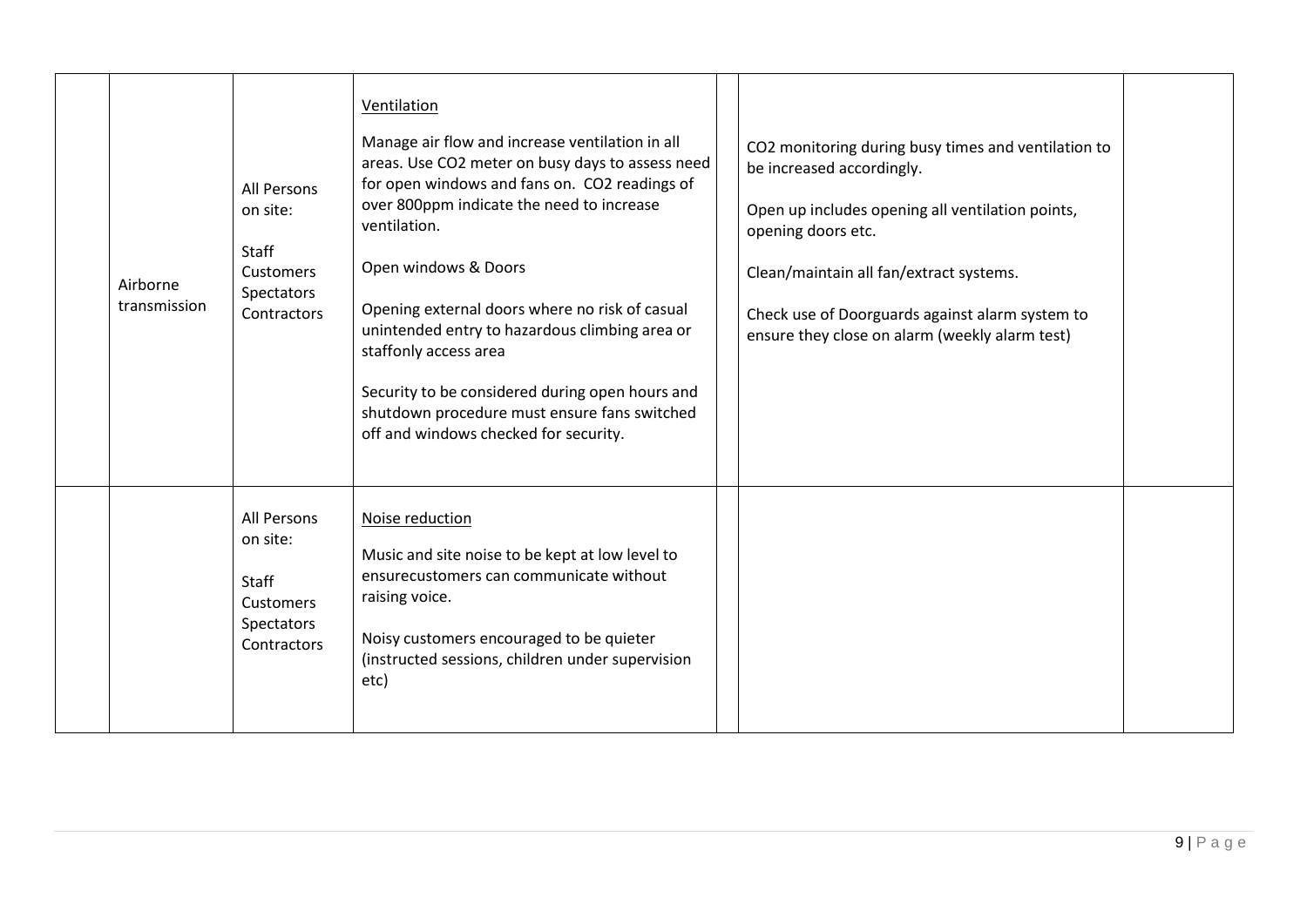| Contact<br>Transmission | <b>Staff</b>                   | Minimise cross handling - staff<br>Restrict use of cash -<br>Replace petty cash system with expenses<br>system.<br>Reduce frequency of shopping trips.<br>No cash for customer sales - contactless, card,<br>online only.<br>Workstations assigned at start of shift<br>Route setting kit assigned at start of shift - no<br>sharing.<br>Reduce paper forms (RGP ILP form, single<br>sheet for supervising) and get all external<br>groups to email completed docs before visit.<br>File paperwork as per pre-covid<br>procedures andobserve good hand<br>hygiene.<br>Staff use of kitchen area: Microwave can be<br>used but must be cleaned after every use. | Website, SM and newsletter to customers<br>informing them of change to cashless payment<br>systems,<br>Email supervision forms to print off and scan and<br>return. PROVIDE downloadable PDF on website<br>Continue to add downloadable or digitally<br>available forms to reduce time at desk.<br>Do not need to worry about contact<br>transmission. |  |
|-------------------------|--------------------------------|----------------------------------------------------------------------------------------------------------------------------------------------------------------------------------------------------------------------------------------------------------------------------------------------------------------------------------------------------------------------------------------------------------------------------------------------------------------------------------------------------------------------------------------------------------------------------------------------------------------------------------------------------------------|--------------------------------------------------------------------------------------------------------------------------------------------------------------------------------------------------------------------------------------------------------------------------------------------------------------------------------------------------------|--|
| Contact<br>Transmission | <b>Customers</b><br>Spectators | Minimise cross handling - customers<br>Registration cards for self check-in<br>and -out<br>Update scanners to multi directional<br>Pay online or card at centre<br>Limit equipment on site - come to Centre<br>'climb ready'                                                                                                                                                                                                                                                                                                                                                                                                                                   | Remind customer to bring their cards                                                                                                                                                                                                                                                                                                                   |  |